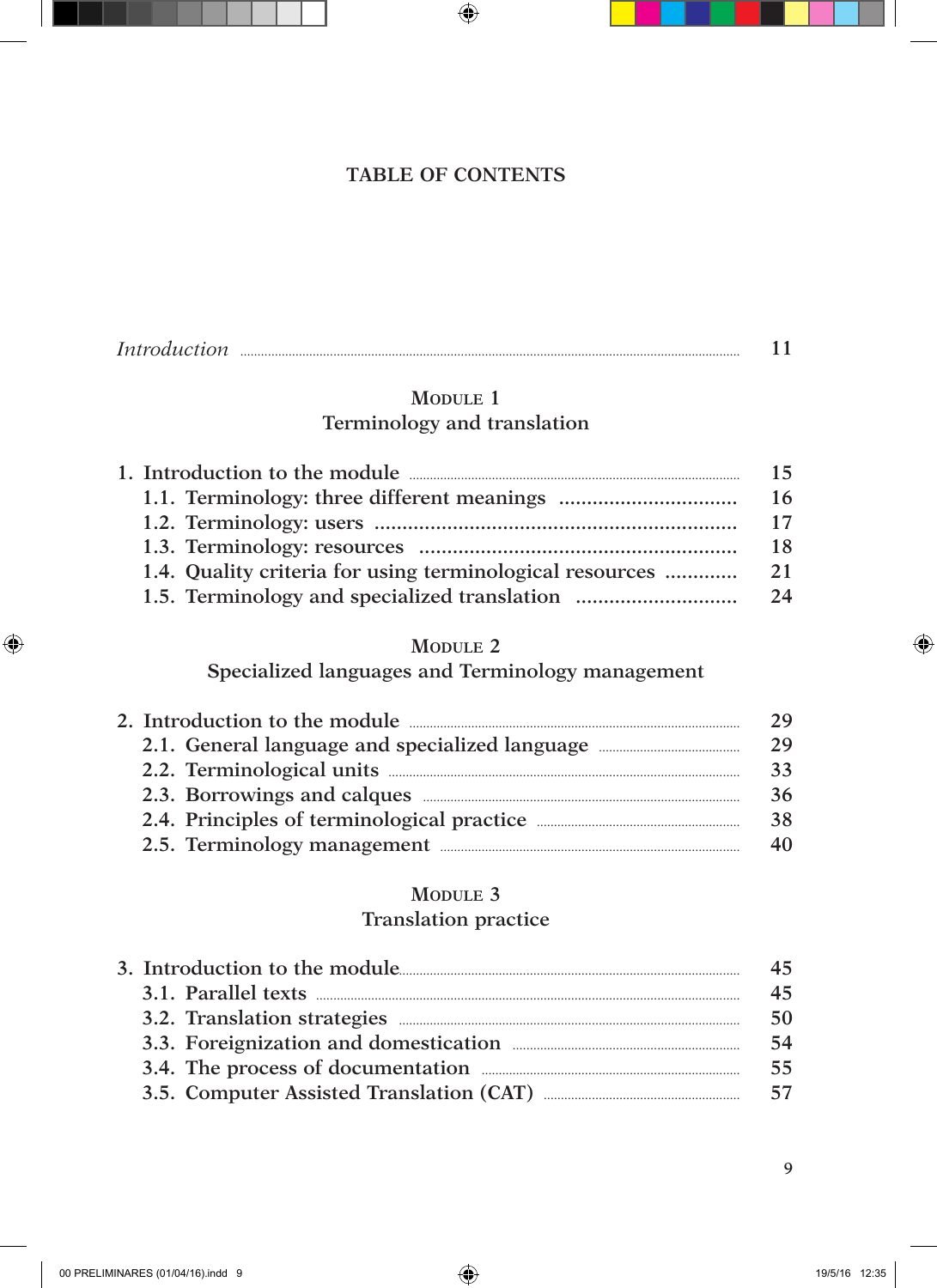## **Module 4 Specialized translation I**

|  | 65 |
|--|----|
|  | 66 |
|  | 70 |
|  | 73 |

### **Module 5 Specialized translation II**

| 79 |
|----|
| 80 |
| 82 |
| 90 |
| 97 |
| 99 |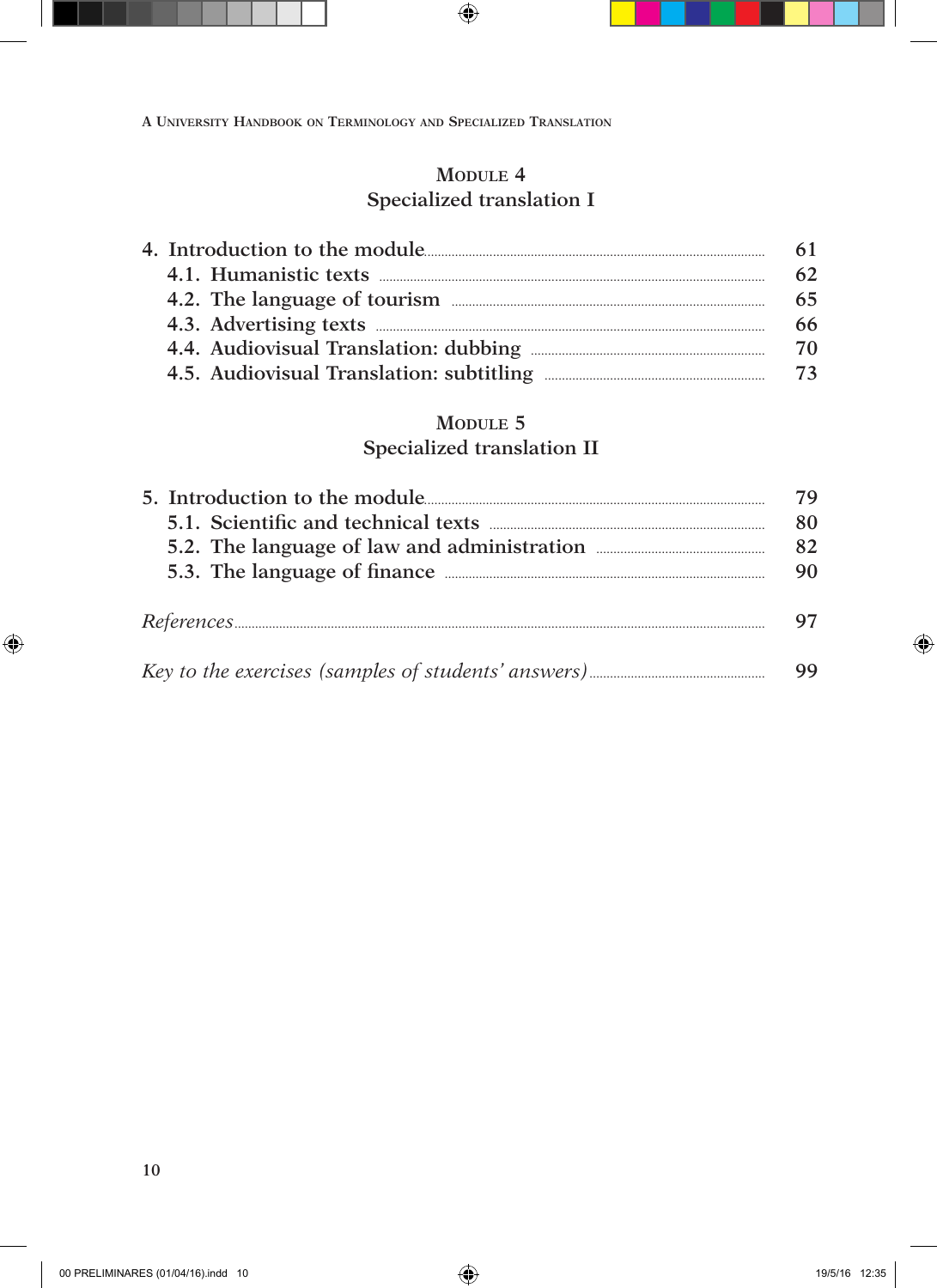### **Module 2 SPECIALIZED LANGUAGES AND TERMINOLOGY AND TERMINOLOGY MANAGEMENT**

#### **2. INTRODUCTION TO THE MODULE**

Today, the easy accessibility of information is absolutely relevant in each and every field of human activity, be it to advance in that field or to communicate findings and / or discuss results with others. That is why a basic knowledge of Terminology elements and practice is of utmost importance in the modern world, if we are to deal with a particular specialized field of knowledge.

The main goals of this second module are listed below:

- Understanding the main differences between general and specialized languages.
- Introduce the nature of terminological units and understand the "term" as the main lexical unit of specialized languages.
- Indentify the nature of borrowings or naturalized loanwords and calques or loan translations.
- Learn to confront the study of Terminology practice and management, so as to know how we can manage Terminology personally.

There is no doubt that the rapid exchange of information that is taking place nowadays and the effective management of large amounts of data for different types of purposes are the key elements to updated learning.

#### **2.1. General language and specialized language**

A **specialized language** is used to communicate within a certain specialized area, so we cannot speak of one specialized language but of a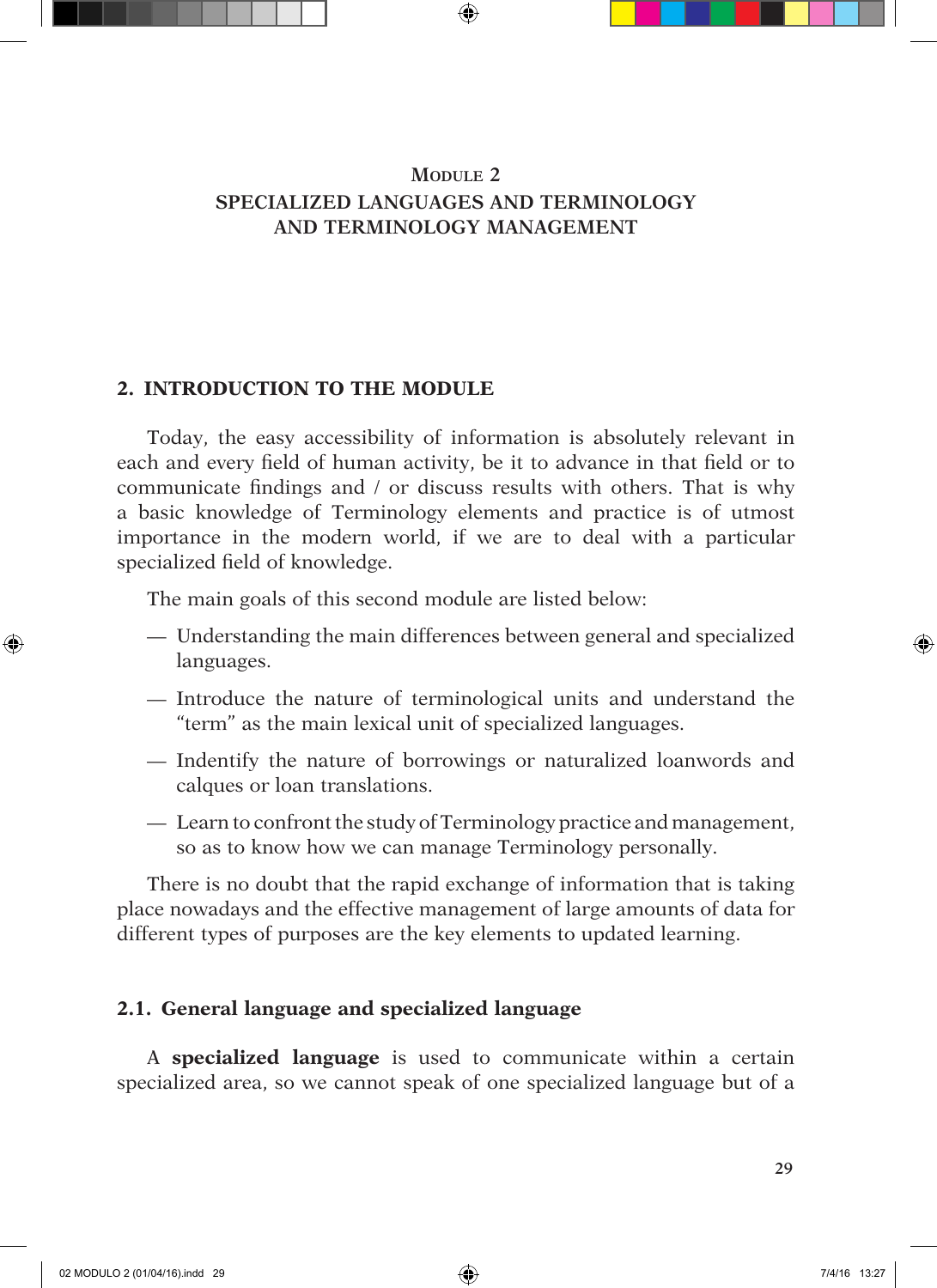considerable number of different specialized languages. These specialized languages are directly related to a general language.

A **general language** is a complex and heterogeneous linguistic system, made up of several subsystems. In order to achieve effective communication, a language presents a series of varieties.

First of all, according to the situation, we may find diverse linguistic registers, both formal (standard, scientific, literary…) and informal (familiar, colloquial, slang…). Other varieties of a different nature are the so-called linguistic varieties or dialects that depend on the way different groups of speakers use a particular language. These linguistic varieties can be generational or historical (child language, teenage language, adult language, XIII century language…), territorial (London English, Dublin English, Boston English…), or even social (upper-class, middle-class or lower-class language).

Specialized languages constitute a subsystem within this complex structure of general language and this subsystem is expressed through a formal register (technical and scientific). In order to understand specialized languages, it is useful to differentiate them from another subsystem, standard language, one of the registers that have already been mentioned. Standard language uses unmarked words and rules; it does not identify any group of speakers in particular and it is neither too formal nor too colloquial. This register is normally applied to situations of mass communication and so it typically uses a neutral and more or less objective tone, which makes it an optimal reference for comparison.

It should be noted that specialized languages (law, economy, medicine, sports…) have sometimes been considered artificial. This assumption is clearly wrong because, as it has been stated above, they are part of a more complex system: general or natural language. Obviously, a natural language (such as English, German, Spanish or French) is inherited and learned at the core of a particular linguistic community. It is used to communicate in everyday life and allows the diverse human groups to elaborate and transmit their experiences to others. Natural languages are very useful in everyday communication but they contain structures and units that can generate ambiguities (e.g. due to polysemy), with double meaning or misleading intentions, vague precision, etc. An artificial language, on the other hand, is an invented language created to fulfil a particular need in order to precisely and clearly formulate a series of objects and relationships that should never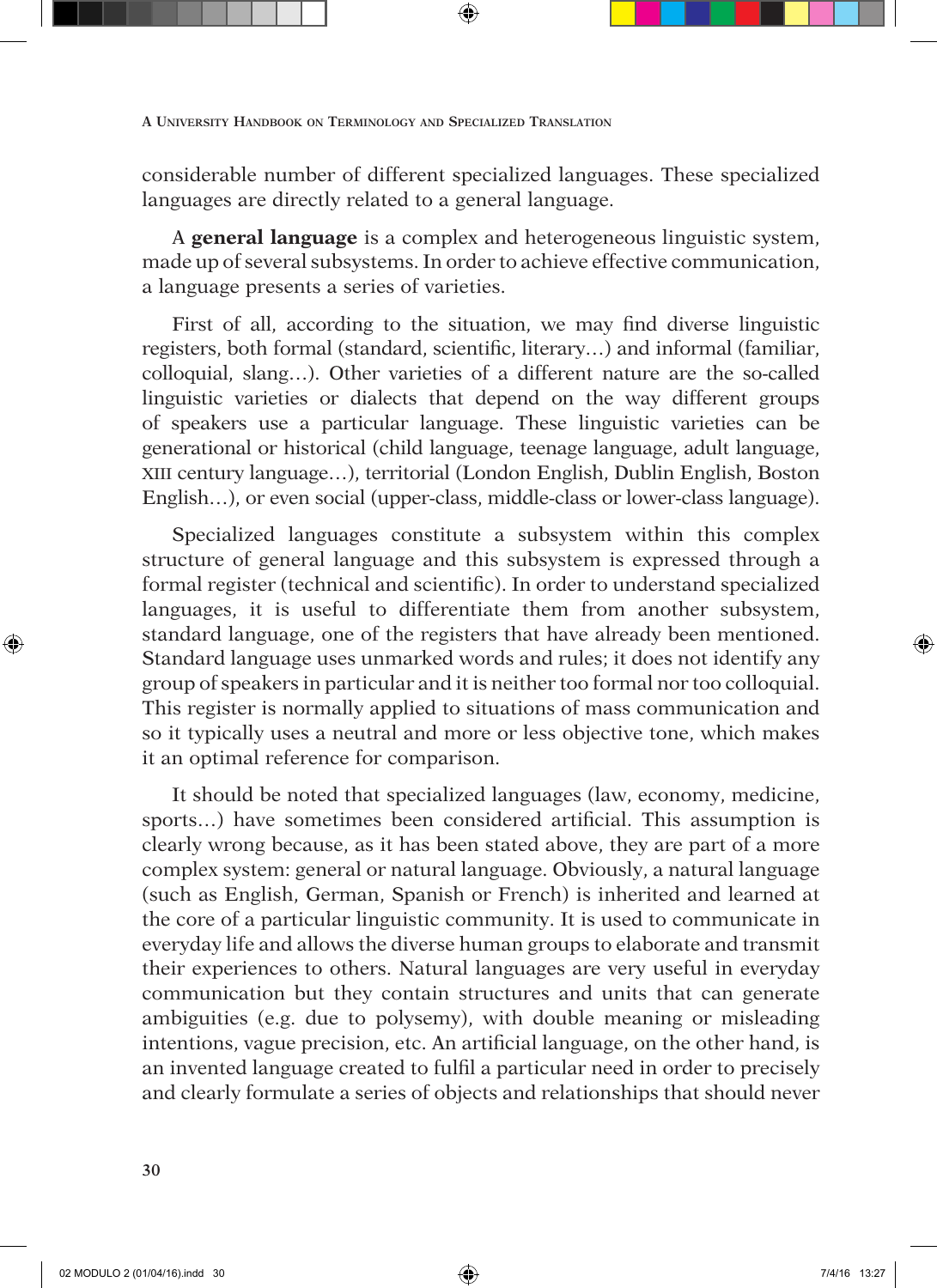lead to misunderstandings. Examples of artificial languages are: algebra, chemical symbols, driving sings, etc. Therefore, specialized language should never be considered artificial.

To distinguish specialized languages from other subsystems, particularly from the standard variety, it should be borne in mind that they are mainly characterized by three variables: **topic**, **users** and **communicative situations**.

- 1. As far as the TOPIC is concerned, specialized languages focus on restricted thematic areas or fields, outside the general knowledge of speakers. However, not all specialized languages exhibit the same degree of specialization and abstraction. It must be noted that we cannot distinguish a specialized text by merely taking into account the topic, since we sometimes deal with specialized topics in everyday communication where we may use some specialized terms: for instance, when we explain our university studies to a nonexpert, when we comment on a tennis match, or when we discuss the contents of the TV show "House", a banalization of the Terminology takes place, yet we are not using a specialized language.
- 2. USERS must also be considered in order to distinguish a specialized language from a standard language. Naturally, specialized language users are fewer in number when compared to standard language users. They often belong to a professional subgroup, have gone through a learning process of their area of specialization, and possess a more or less extensive knowledge of the main concepts and terms belonging to the field. In general, we distinguish two groups of users: the producers and the receivers of Terminology. The former are always specialists in the area, while the latter may be specialists but they may also be non-specialists. Additionally, as there are areas which are more or less specialized, there are also different degrees of specialization among users: a scientist, a specialized journalist or translator, a teacher, a student, general public interested in a specific area…The top level would correspond to a specialist addressing specialists, and the bottom level would be a specialist talking to a non-specialized audience. Between both extremes, there is a gradual progression, where we may find, for instance, a specialist addressing a student or the discourse of specialized journalists or translators.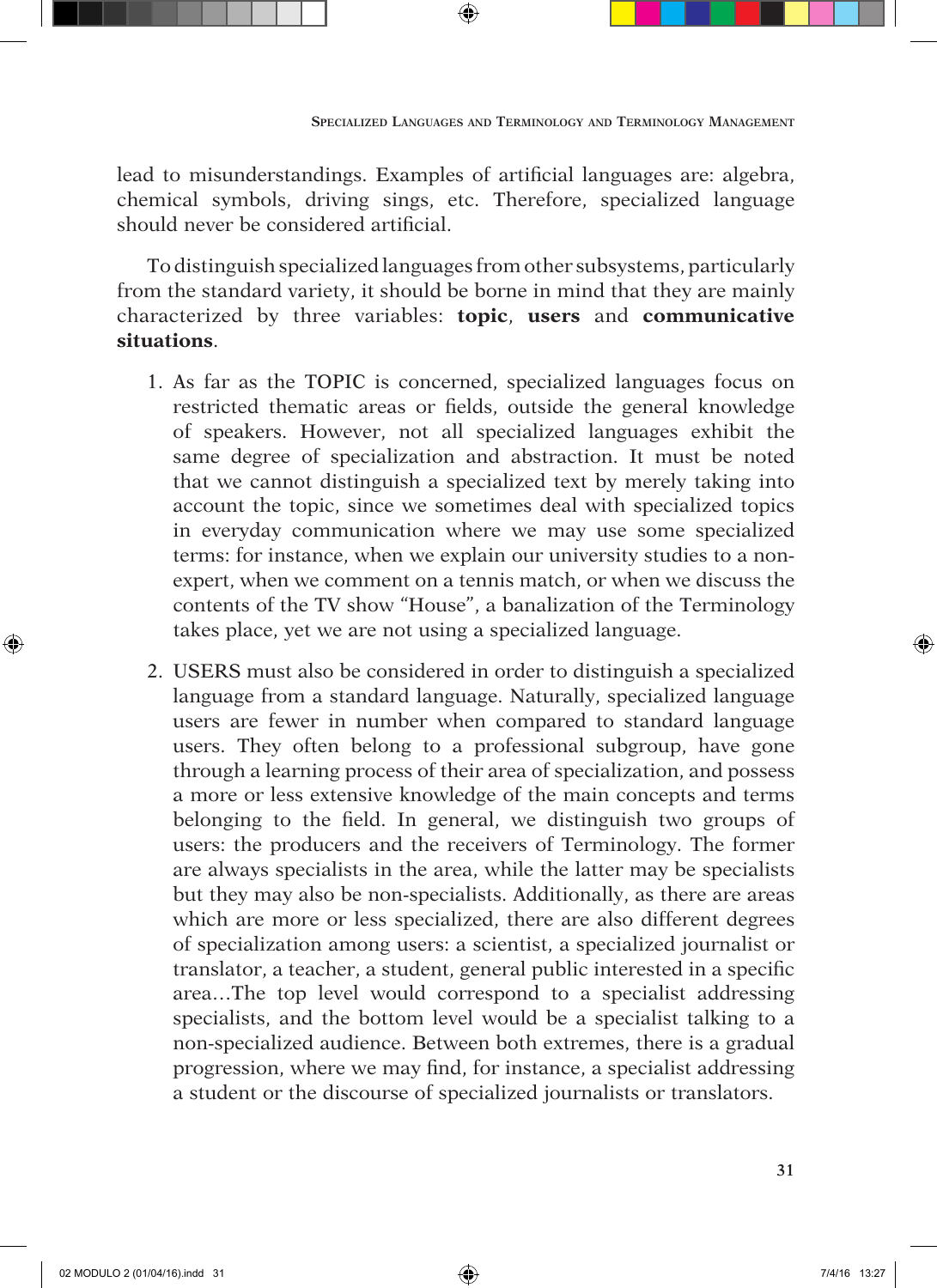3. The third factor that characterizes specialized languages is the COMMUNICATIVE SITUATION. Specialized communication is usually formal, be it oral or written, so it is always rigorous, precise, coherent and unequivocal. In its written form, it is often found in specialized books or scientific publications, while its oral form may be found in conferences, seminars, labs or research institutions. It is not common to find specialized languages on TV, press, radio or in the street.

A final defining feature of specialized languages is that they display both **variety** and **uniformity** at the same time. They exhibit VARIETY as a result of the different communicative situations, the degree of abstraction or specialization, the type of text (oral or written), the users, the various communicative goals (they can be used in descriptive, explicative or informative texts), historical differences (the linguistic evolution of a specific specialized field as time goes by cannot be forgotten), territorial differences (even if they are specialized, they are inserted in British English, American English, Australian English, etc.), and even the individual style of the specialist. On the other hand, specialized languages share a number of features that provide them with certain unity and UNIFORMITY, and this allows us to consider them a subsystem of general languages. At the textual level, they often share the quality of being concise, precise, and adapted to the communicative situation. Being concise, they reduce redundancy and they allow for the elaboration of dense texts from an informative point of view. The technical, scientific and professional context, as well as the rapport among specialists, requires precision, in terms of lack of ambiguity. They adapt to the communicative situation, especially as regards the degree of specialization of the interlocutors. Furthermore, the main linguistic characteristics shared by specialized languages are listed below:

- The use of specialized lexical units, that is to say, a Terminology of their own.
- A systematic use of those lexical units, something that implies a greater coherence in the lexical use than that exhibited in standard languages. For example, fewer synonyms are used in specialized languages, even if this may account for a wider lexical repetition.
- There is a frequent use of terms with Greek and Latin prefixes and suffixes.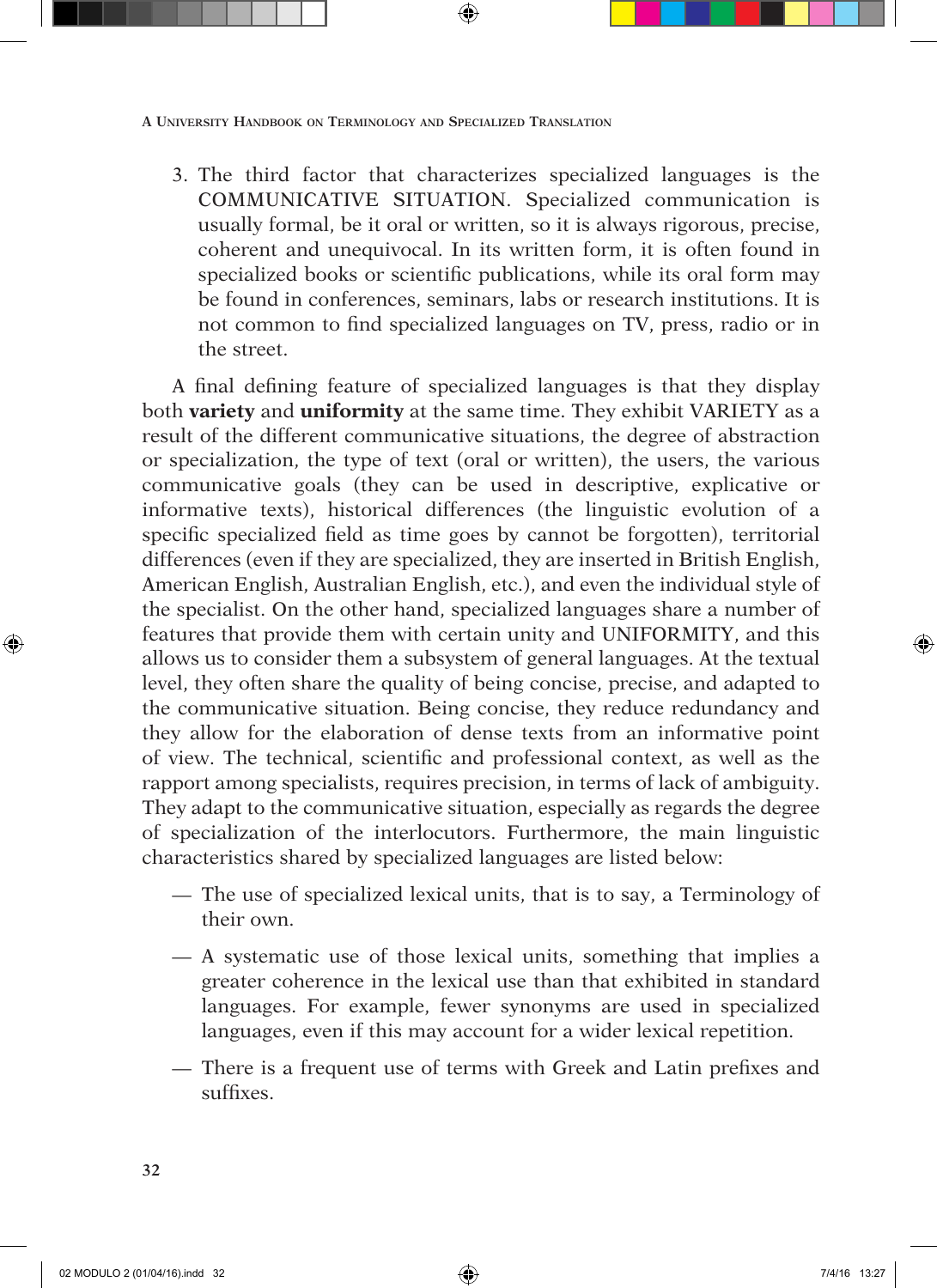- An important number of notions are expressed through phrases and not through single words, for example, *rental payment, diminishing returns, level of production, equity of redemption*, etc.
- Abbreviations, acronyms and symbols are very common.
- There is a preference for nominalizations instead of the corresponding verbal forms (*specialization* instead of *specialize*).
- Short sentences are very frequent and there is little complex subordination.
- Digressions and explanatory sequences are also quite common when information is presented.
- Some specialized languages incorporate other semiotic systems into the text, such as the language of phonetics, which makes use of the phonetic alphabet (an artificial language).
- Other specialized languages produce their own type of documents that possess a series of linguistic conventions and a specific design and organization of the information; a clear example is administrative language, with its contracts, certificates, etc.
- Finally, there is a clear tendency towards impersonalization and objectivity, that is achieved through strategies such as the use of the passive, impersonal sentences (third person singular *it*), etc.

**Task 2.1.** Search for a specialized text of approximately 500 words and list the features that help you identify it as a specialized text. Then, list all the Terminology that it contains. This list must be ordered alphabetically and it must follow dictionary-like rules: verbs must be shown in their neutral form, nouns in singular, etc. Remember you may also find terms that are formed by whole phrases, e.g. *Statute of frauds, assistant lecturer*, etc.

### **2.2. Terminological units**

In the previous section we have seen that specialized languages are characterized by a series of specialized terms. These specialized terms, though, can be shared by another specialized language or even by the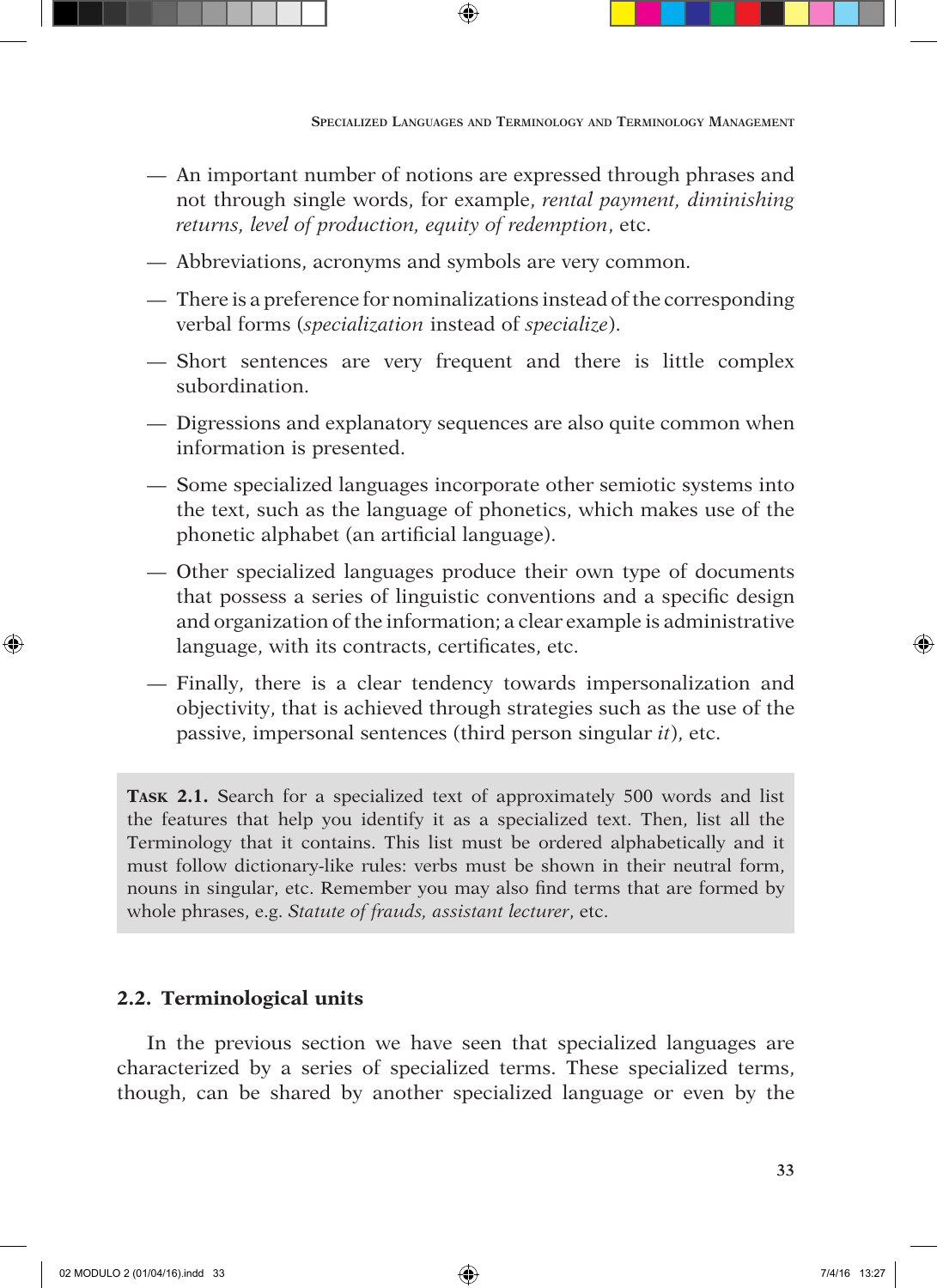common or standard language, and we must never forget that there are different degrees of specialization.

The main goal of specialized texts is to communicate information about a specific specialized topic, and from a textual-linguistic point of view, there are a series of sequences that perfectly fulfil this goal: definition, description, classification, reference, quotation, listing, exemplification, calculation, etc. All these sequences make use of the main terminological unit: the TERM. The term is the designation, normally through a linguistic unit, of a specialized concept or notion. A term can be made up of one or several words (e.g. *goalpost, database*). What matters the most is that such a formula is used, understood and accepted by specialists in the field as the materialization of a particular notion in a given area.

What distinguishes terms from the rest of linguistic units is their functionality. Terms, as grammatical categories, only work as nouns, verbs, adjectives and adverbs. The rest of lexical units also include articles, determiners, prepositions, conjunctions, pronouns or interjections. Another difference between terms and the other lexical units, from a pragmatic point of view, is that the former are used, almost exclusively, in specialized communication, while the latter are used in all types of languages.

Terms share the following features with the other lexical units of the language (linguistic signs):

- They contain a formal or material part, formed by graphs (when they are written) and sounds (if they are spoken); this formal part is known as **designation**. Within linguistic signs, it is known as "signifier".
- The term possesses a signifying part, which in Terminology is known as concept. In a linguistic sign this is referred to as "signified".

The DESIGNATION or denomination, the formal or material aspect of a term, exhibits the following main similarities and differences with the general lexicon of a language. As to the spelling (graph) and sound, terms are built by a combination of the same repertoire of graphs and orthographic rules (when they are written) and the same repertoire of sounds (if they are spoken) the general lexicon uses. However, some terms coming from other languages (loans) that have not been adapted to the phonetics and orthography of the language may present foreign graphs and sounds, e.g. *pizza* or *holding* (in Spanish).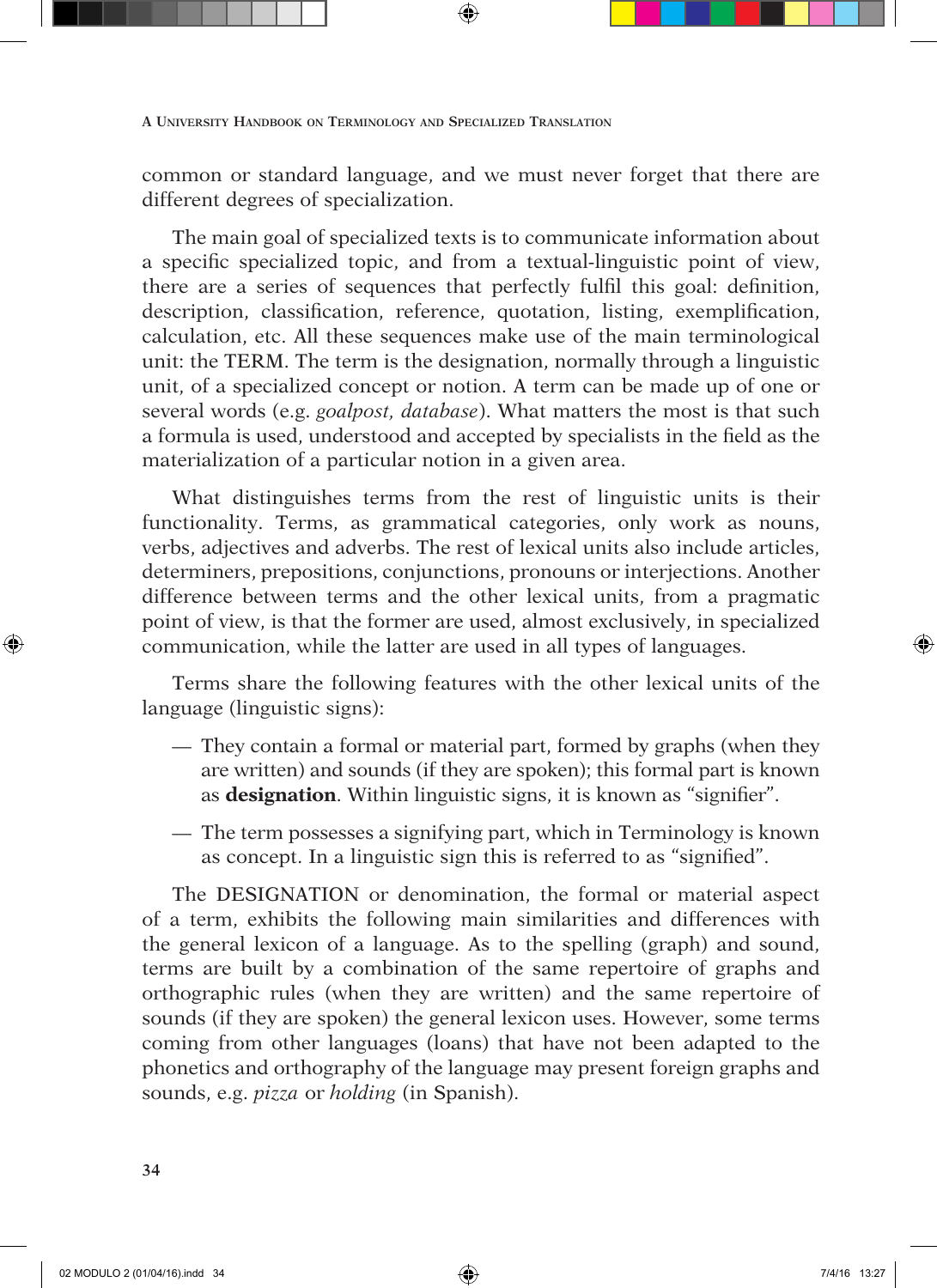The CONCEPT is the idea that the formal designation refers to. Concepts can be objects, subjects, processes, actions, properties, qualities or relationships. Concepts are, in fact, mental representations of objects and subjects belonging to reality; they are the result of a selection process of the main features that define each type of object and subject. For example, a concept formed by the following features (that define a type of object) —*an electronic device, it is designed to accept data, it performs prescribed mathematical and logical operations at high speed, and it displays the results of these operations*— has the corresponding designation: computer.

These features constitute the concept's **definition**. Dictionaries and vocabularies present concepts through definitions, although we may sometimes find concepts described through images or icons. In Terminology, a definition is a description of a notion that allows it to be distinguished from other notions within a specialized field. There are a series of conditions that definitions have to follow:

- They must be precise and concise, containing just the essential and relevant information needed to describe such a concept and that may allow for a conceptual differentiation from other terms belonging to the same field.
- The degree of complexity of the definition must be adapted to the dictionary or vocabulary goals, as well as to the addressees.
- The terms that are used within a definition must also be defined in the dictionary if they belong to the same specialized field.
- The definition must be written in a single sentence and it must use correct punctuation.
- The definition must use an initial capital letter and it must always end with a full stop.
- The definition must start with a *descriptor*, that is, a word semantically wider than the defined term. Such a descriptor must belong to the same grammatical category and the same number as the term being described, except in the case of adjectives (where we can also find a participle, a prepositional phrase, a relative clause or other expressions). For example:
	- contract: An *agreement* between two or more parties to carry out something specified or not.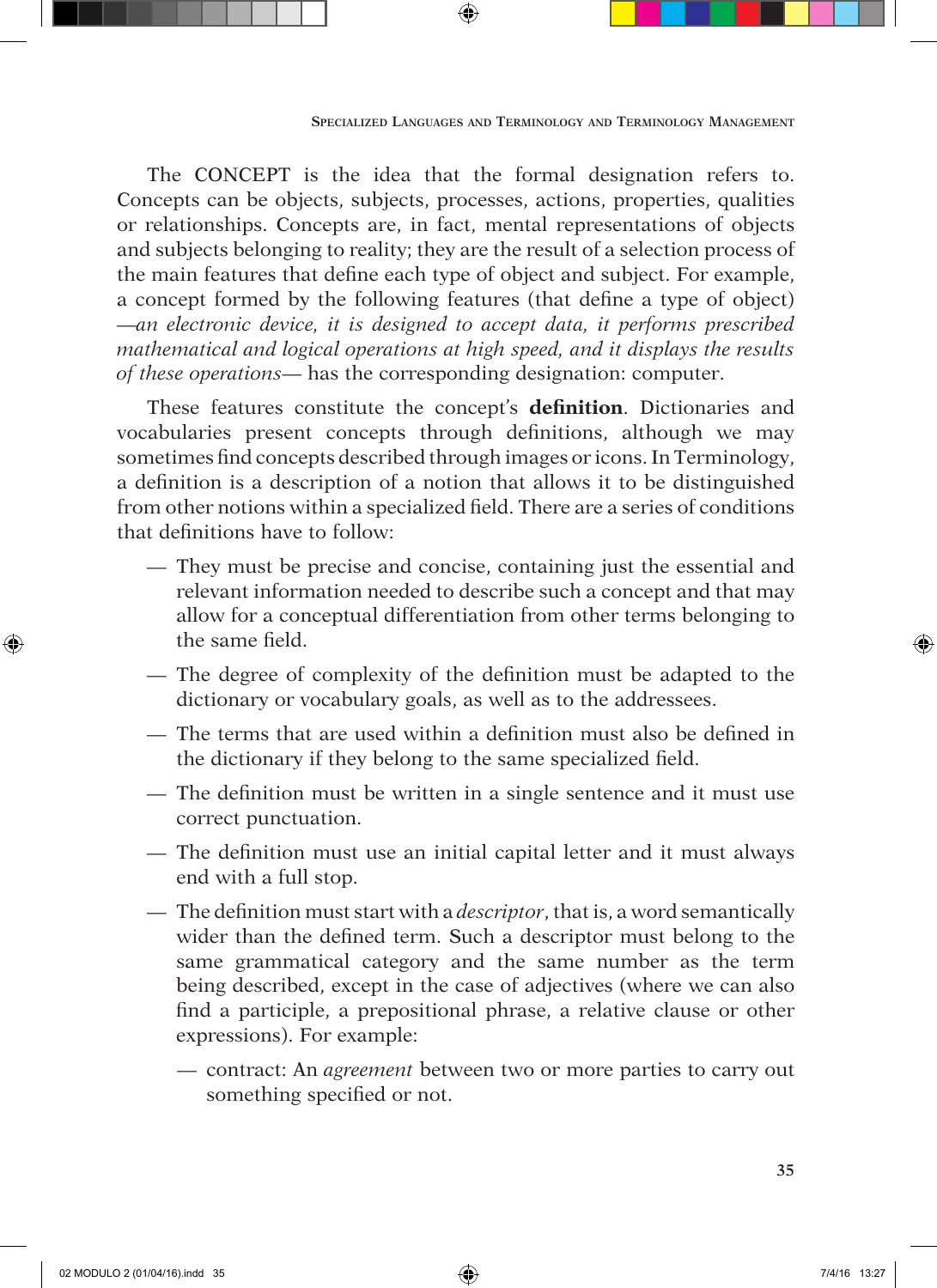- enact: To *make* into an act or statute.
- headquarters: A *centre* of operations, as of the police or a business, from which orders are issued.
- electronic: *Of* or *pertaining* to electronics or to devices, circuits, or systems developed through electronics.
- It is important to note that the definition must not contain metalinguistic information (\**a word that*…, \**a noun that*…), nor must it indicate the area the term belongs to (\**in the field of biology* …).
- Finally, circular definitions should be avoided. For example, \**information: The act or fact of informing*.

**Task 2.2.** Choose a specialized area and make a list of 5 key concepts. Say whether they designate an object, a subject, a process, an entity, a property, a quality, a state, a relationship, etc. Point out their grammatical category, and write a proper definition for them (try not to use an already existing one).

| Concept    | <b>Specialized</b><br><b>Field</b> | It designates | <b>Grammatical</b><br>category | <b>Definition</b>                              |
|------------|------------------------------------|---------------|--------------------------------|------------------------------------------------|
| goalkeeper | sports                             | a subject     | noun                           | The team player<br>who stops the goals $\vert$ |

#### **2.3. Borrowings and calques**

Terms may have different origins:

- 1. They may have been created by applying the word-formation rules of the language, derivation, composition, etc. In this case, they are called **neologisms**.
- 2. Terms may be **borrowings** (or loan words), that is, words coming from other languages. The following examples are Spanish loan words in English: they can be adapted (*avocado, alligator, cocaine*...) or they may not be adapted at all (*burrito, salsa, siesta*…).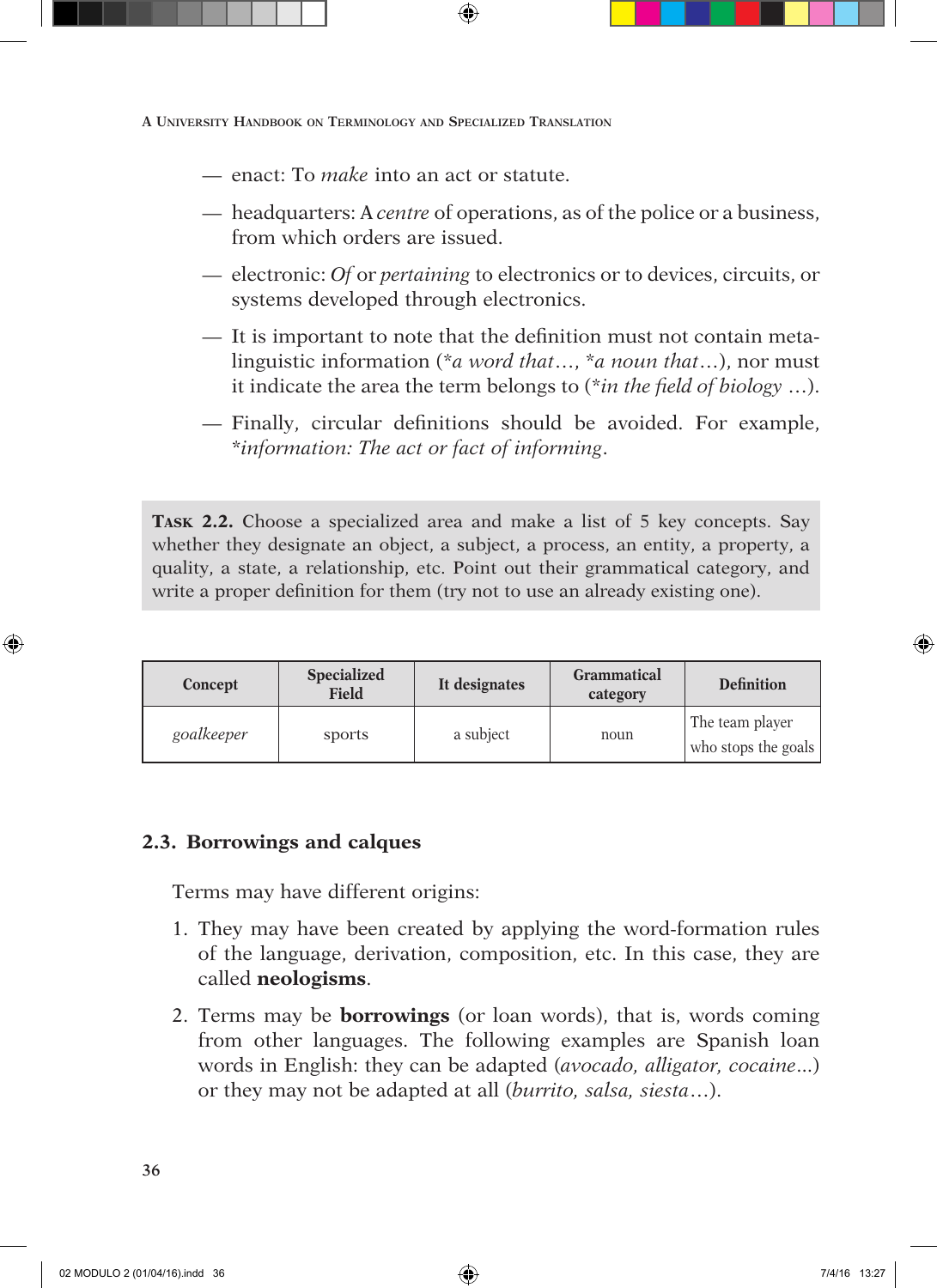3. They may be **calques** (or loan translations), that is, words translated into another language, for example, *rest in peace* from Latin *Requiescat in Pace*; *that goes without saying* from French *cela va sans dire*; or *blue blood* from Spanish *sangre azul*.

Borrowings and calques are two word-formation resources that are very commonly used in specialized languages. However, there are a series of recommendations that should be borne in mind when these strategies are used.

As far as the criteria for the acceptance or rejection of loans in general are concerned, it is essential to find a balance between extensive acceptance and systematic rejection; besides, loans must not be considered a necessary evil, but a normal procedure for the formation of terms. Hence, the main goal must be to achieve coherence in the acceptance or rejection of loans. In the end, the criteria adopted must lead to a series of results that may be widely accepted by the users of a specialized Terminology. It should be noted that in the adaptation of loans, the phonetic and morphologic structure of the TL should be respected as much as possible.

If we focus entirely on the ACCEPTANCE of **borrowings**, the following can be considered the main criteria for acceptance:

- Loan words coming from Latin or Greek, such as *technology*, *Terminology*, etc.
- Fixed loan words, which are often incorporated in common lexicographic works, such as *access, advertisement, camp* or *diligence* (from French into English).
- Unsteady fixation loan words, which are widely used and easily adaptable to the TL, such as *disquette* / *disquete* (from French into Spanish).
- Widely used borrowings coming from registered brands, such as *rimel, celo*, or *aspirina* (from English into Spanish). These cases may present restrictions in terms of their adaptation. That is why, whenever there is a possible alternative, this should be used instead, for example *cinta adhesiva* instead of *celo*.

On the other hand, the main criteria for the REJECTION of **borrowings** are listed below: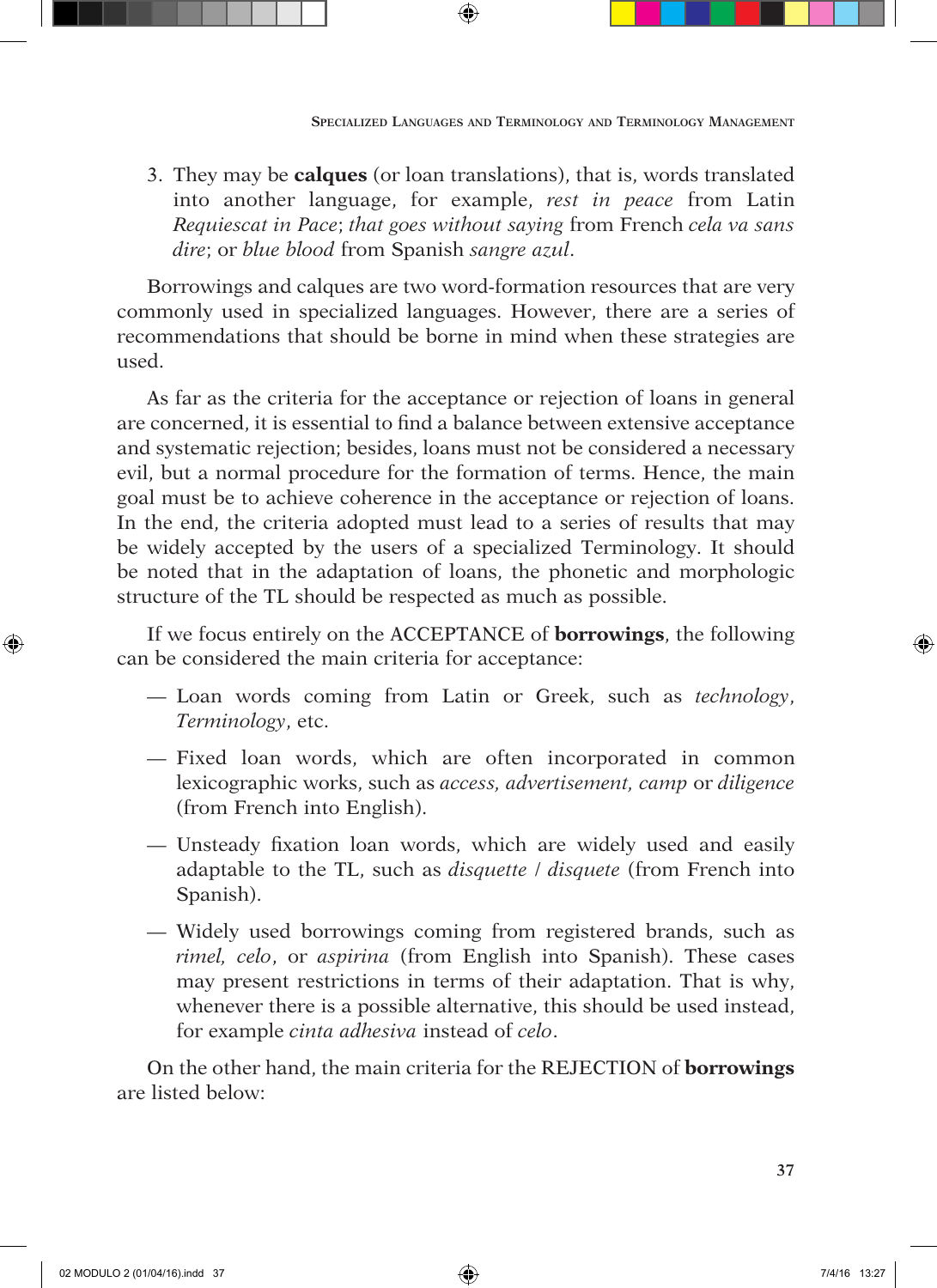- Unnecessary borrowings, when they designate the same concept another already existing word does, for example, *item*, when in Spanish the word *elemento* designates the same concept.
- Recent loan words that may be easily substituted. For example, *estheticienne* in Spanish, coming from French, can be easily substituted by *esteticista*.
- Loan words that present a difficult integration into the graphic and phonetic system of the language. For example, *brainstorming* (in Spanish), when *lluvia de ideas* can be used instead.

As to the criteria for the ACCEPTANCE of **calques**, the following can be considered the most relevant:

- Fixed calques, often integrated into common lexicographic works, such as *brainwashing* (from Chinese), *pineapple* (from Dutch), or *loan word* (from German).
- Integrated calques that are combined using the morphological rules of the TL, such as *Adam's apple* or *Governor-General* (both from French).

And finally, the main criteria for the REJECTION of **calques** are:

- Unnecessary ones, given that the TL contains words or phrases designating the same concept, e.g. *literatura* (in Spanish, coming from English 'literature' meaning 'bibliographical references') instead of *bibliografía*.
- Calques that contain elements that may distort the TL syntax or semantics.

**Task 2.3.** Look for a specialized text in Spanish that contains plenty of borrowings and calques. Underline the former and use bold for the latter. Mark those that have been adapted to the TL with a different colour, so that they can be distinguished from those that keep their original form.

### **2.4. Principles of terminological practice**

First of all, we should note that when talking about terminological practice, we are speaking about "terminography". When we discuss this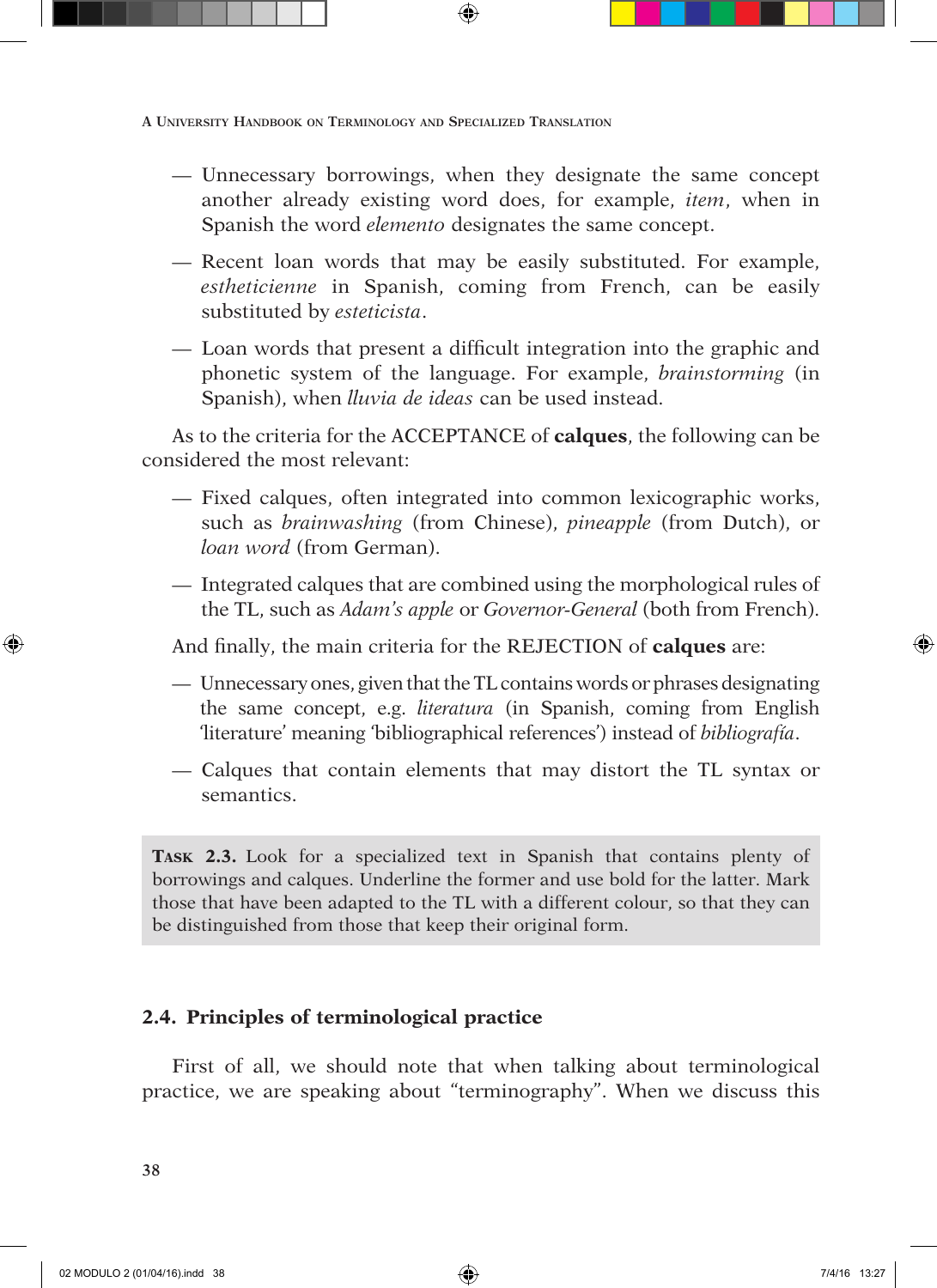practice, we refer to the resolution of particular problems related to the use of specific terms, as well as to the elaboration of terminological repertoires (dictionaries, lexicons, vocabularies, etc.).

There are a series of differences between terminological practice and translation practice that must be identified. When we translate, we turn a SL text into a TL text through a process where different linguistic levels (syntactic, lexical, textual, etc.) take part. Therefore, the main task of the translator is translating, and not the practice of Terminology. However, some translations may present terminological problems that must be solved, and in these situations a terminological role becomes activated within the translator.

The result of terminological practice is the elaboration of a series of terminological documents and products that can take diverse forms, depending on the main goal, the potential addressees, the number of languages, the topics, the support, etc., as was commented in the previous module.

Terminological practice can be classified according to the number of languages described and to its systematic or unsystematic nature:

- According to the first criterion (the **number of languages**), the terminological research can be monolingual or bilingual.
- According to its **systematic or unsystematic** nature, we can carry out either systematic or specific research. The former aims at covering the totality of the terms used in a particular specialized area (this is normally done by the terminographer). Specific research, on the other hand, is restricted to a single term or a small group of terms of a specialized area or a group of areas (this is normally performed by translators or specialists).

Both criteria can merge, and we can perform a monolingual or bilingual systematic or unsystematic/specific terminological research. Be it as it may, the performance of terminological research must follow a regular and common process that is distributed through different stages. Let us look at specific or unsystematic research in more in detail.

SPECIFIC RESEARCH focuses on a single term or on a limited number of terms of a particular thematic area. It is normally performed when a language user seeks advice from a terminological service, so as to receive an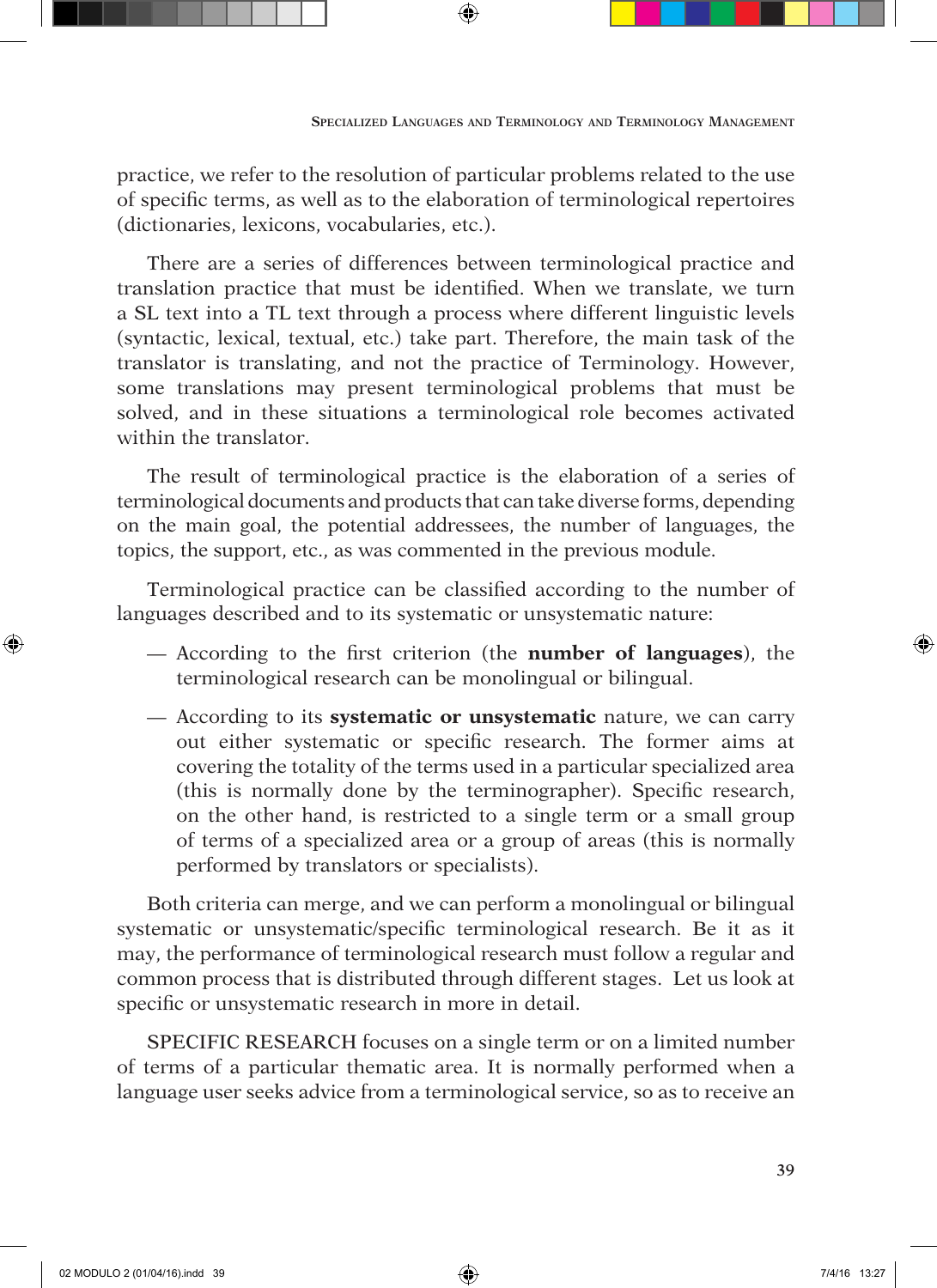answer to a problem related to one or more terms. The typical motivation of such research is the need to solve a particular problem that a user may have, related to the Terminology of a particular specialized area.

This type of terminological practice usually follows the following steps:

- 1. Query. Users encounter a terminological problem that they cannot solve because the lexicographic or terminological works at their disposal do not offer a suitable solution. Hence, users address a terminological service with their query (e.g. Termcat- www.termcat.cat/) in a clear and precise manner.
- 2. Research. The terminological service receives the user's query and analyzes it. It checks that there is really no answer to that problem in the existing lexicographical works and repertoires. In the case of a clearly new query with no direct solution, the service undertakes specific research to answer the user's question.
- 3. Answer. Once the terminological service arrives at a conclusion, it communicates the result of the research to the user and includes it in the automatic batch or database in card format, so that it can be available for future consultation. These cards contain all the information a terminologist needs to know about a particular term: the data obtained during the query and the research, as well as the answer provided.

**Task 2.4.** Find a specialized text where there is at least one term that requires specific research. Go to Termcat (www.termcat.cat/) and follow the steps recommended in this section. After you have made the query, wait for the answer. If you receive an answer, share it in the forum. If you do not receive an answer, try to find it on your own.

### **2.5. Terminology management**

SYSTEMATIC RESEARCH, on the other hand, is more related to Terminology management *per se*, since it involves a whole Terminology research work. This type of research can be divided into six stages, according to Cabré & Sages (1999):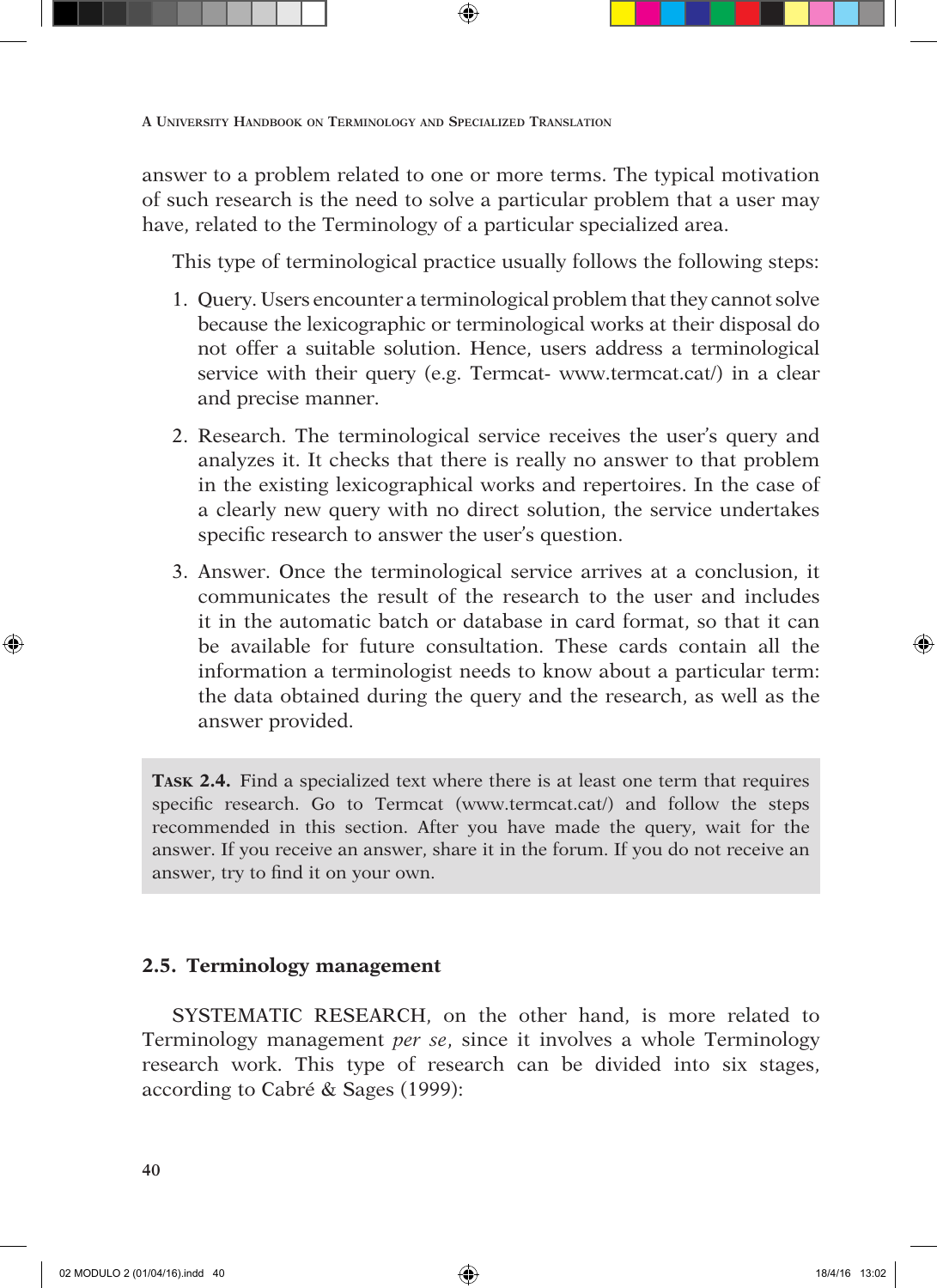- 1. **Work definition and delimitation**. In this stage, a series of activities needs to be performed, so as to be able to work systematically and thoroughly.
	- a. The research topic needs to be chosen and visibly delimited.
	- b. The addressees need to be clearly defined since, depending on the type of addressees, the work will be oriented in one way or another.
	- c. The goal of the work needs to be specified: descriptive (to perform research where the main goal is the description of the Terminology of a specific area) or prescriptive (to perform a normalization study of the Terminology of a specific area, where some terms will be recommended and others rejected).
	- d. The extension of the work needs to be fixed in advance. This may depend on the available time and resources (material and economic), the number of authors, the needs of the area, etc.
- 2. **Work preparation**. In this stage, we need to gather information about the topic we are dealing with. During this phase, we should follow a series of steps:
	- a. Gather information. In order to possess the necessary knowledge of a certain area, the author conducting the search will need the help of specialists in the field, as well as that of linguists. These persons can solve questions that may arise, related to the topic, the concepts, the elaboration of the work, and information management.
	- b. Selection of advisors. Once the information about the professional field is acquired, the author may select those persons that will assist him in the course of the research. Hence, if the author happens to be a specialist in the field, he will require the help of linguists and terminologists, and the other way around: if the author is a linguist or a terminologist, he will need the help of one or several specialists in the field.
	- c. Selection of information. At this stage, the author must select the documents that will allow him to obtain the information needed to reach two main goals: acquire the documents that may allow him